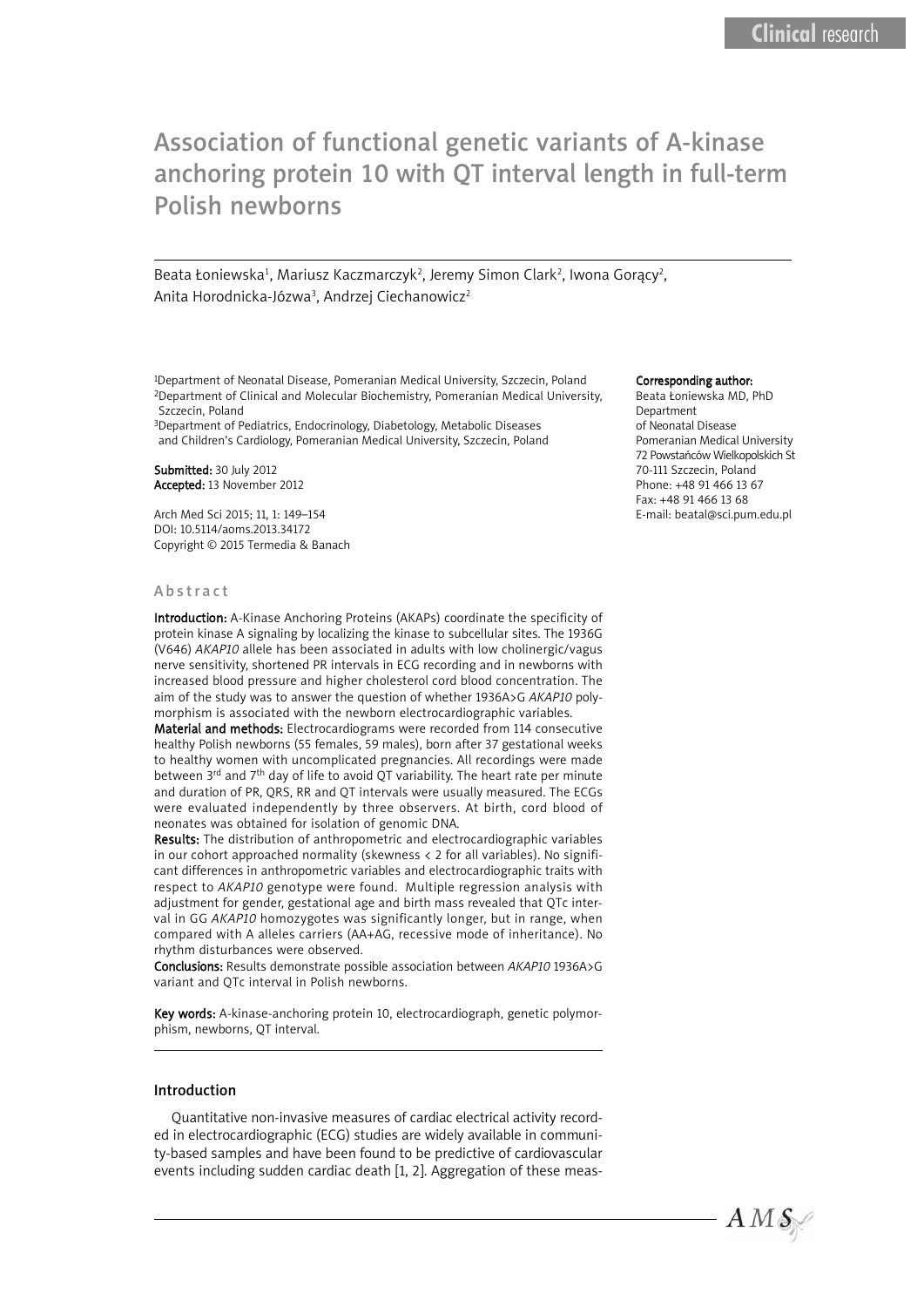ures within families suggests a heritable component. The electrocardiographic PR interval has reported heritability estimated at 34% [3]. The RR interval, or its inverse – heart rate (HR) – has been observed to have a heritability ranging from 32% to 40% in family studies [4] and 54% to 77% in twin studies [5]. Genome-wide association studies have found, for example, that infants with a QTc > 460 ms in the first month of life (and with prolonged QT remaining at 1 year) have a 90% chance of carrying one of a list of mutations from various genes, including *KCHN2* and *KCNQ1* [6]. The heritability of electrocardiographic QT interval duration, a measure of myocardial repolarization, has been reported to be approximately 35%, indicating that 35% of the variability in adjusted QT interval duration is attributable to heritable factors [7]. The heritability of ECG suggests there is a significant genetic component to the determination of these measures of myocardial repolarization, sinus node function, atrioventricular conduction, and autonomic function.

The cAMP-dependent protein kinase (protein kinase A – PKA) is responsible for modulating a vast number of cell physiological processes [8]. A-kinaseanchoring proteins (AKAPs) coordinate PKA signaling by localizing PKA to subcellular sites through binding to the N-terminus of the R subunits [9]. AKAP10 binds both type I and type II R subunit isoforms of PKA. In a comparison of ~6500 singlenucleotide polymorphisms located in approximately 5000 genes between age-stratified, healthy, European-American individuals, Kammerer *et al.* found that only the 1936A>G transition in the gene encoding AKAP10 (*AKAP10*), causing the substitution of isoleucine by valine at position 646 (I646V, G alleles), was statistically significantly less frequent in older subjects for both men (60 to 79 years) and women (60 to 69 years) [10]. The I646V polymorphism enhances by threefold binding of AKAP10 to PKA RI $\alpha$  and the targeting of the RI $\alpha$  subunit to the mitochondria [10]. Analysis of 417 white twin pairs from the adult twin registry at St. Thomas Hospital, London, indicated that the I646V variant was associated with a significant decrease in the electrocardiogram PR interval [10]. Further studies revealed that 1936A>G *AKAP10* was associated in adults with increased basal HR and decreased heart rate variability (HRV), which are markers of low cholinergic/vagus nerve sensitivity [11, 12] – one of the factors responsible for increased cardiovascular risk [13].

Therefore, it raises the question whether the 1936A>G *AKAP10* transition is associated with electrocardiographic intermediate phenotypes in fullterm Polish newborn infants. Note that it was of importance to measure QTc as early as possible (after the 2nd day of life to avoid maximal QT variability) because a large prospective study has

shown that some infants with prolonged QT in the first week are prone to sudden death [14]. In addition to the factors mentioned above, it should be noted that phenotype-genotype correlation studies using newborns seem to be more plausible than those with older individuals due to exclusion of confounding environmental influences such as diet, lifestyle, smoking or disease [15] and the possibility of a very early prophylactic procedure.

# Material and methods

# Study subjects

The study was approved by the local ethics committee and the parents gave informed consent. At the Department of Neonatal Diseases of Pomeranian Medical University in Szczecin, we prospectively recruited 114 consecutive healthy Polish newborns (55 females and 59 males), born after the end of the 37<sup>th</sup> week of gestation to healthy women with uncomplicated pregnancies in whom ECGs were recorded. Due to artifacts, eleven electrocardiograms had to be excluded. All the recordings were made between the third and seventh day of life in order to avoid the variability of QT interval that is maximal during the first 2 days of life as well [16]. None of the enrolled infants had an episode or history of an acute life-threatening event (including apnea), cardiovascular disease, or disease known to affect the autonomic nervous system. All children were breast-fed and free of medication (i.e. without medicines known to influence heart rate and/or blood pressure). Twins, infants of mothers with preeclampsia, hypertension of any cause, diabetes, autoimmune diseases, history of illicit substance use or antenatal steroid therapy were excluded. Other exclusion criteria were congenital infection, intra-uterine growth restriction (i.e. below the 10<sup>th</sup> percentile birth mass, length or head circumference), chromosomal aberrations or congenital malformations. At birth, cord blood of neonates was obtained for isolation of genomic DNA. The gender of the newborn, birth mass, body length and head circumference were taken from standard hospital records. Body surface area (BSA) was calculated as the square root of (length (cm)  $\times$  mass (kg)/3600) according to Mosteller [17]. Because only healthy children were included in the study blood electrolyte concentrations were not quantified.

# Electrocardiography

Between days 3 and 7 of life all subjects underwent a routine standard 12-lead body surface electrocardiogram, recorded at a paper speed of 50 mm/s and at a gain of 10 mm/mV (ACARD 3 apparatus). During the electrocardiographic recording, calm infants were resting in a horizontal recumbent position and breathing freely. If the newborns did not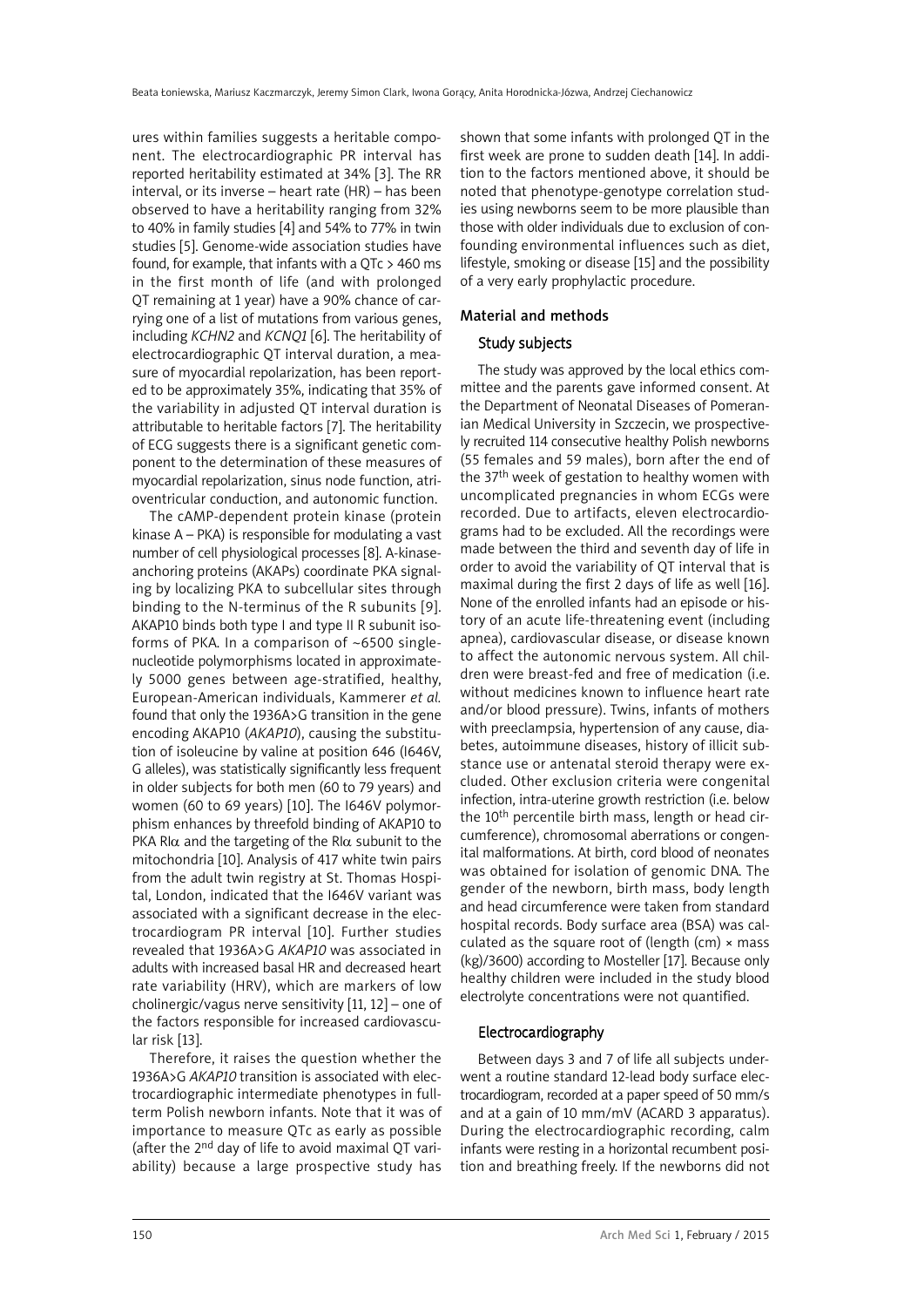become quiet by themselves they were given 5% glucose to drink to quieten them. The heart rate per minute and duration of PR, QRS, RR and QT intervals were usually measured in lead II from three non-consecutive beats. If records in lead II were unreadable we used lead  $V_2$  to measure the above-mentioned parameters (as in Cowan *et al.* [18], and Rautaharju *et al.* [19]). The ECGs were evaluated independently by three observers (a child cardiologist and two ECG technicians experienced in child ECG analysis), who were blinded to the infants' identity and to each other's readings. The arithmetic means of the results were compared with results of analysis by a pediatrician, who used a computer program constructed to allow analysis of the scanned electrocardiograms in great detail. There were no significant differences between ECG parameters obtained by all involved investigators. The QTc interval was calculated using the Bazett formula (QTc = QT/ $\sqrt{RR}$ ). We used Bazett's formula because it is recommended by guidelines for the interpretation of neonatal electrocardiograms of the European Society of Cardiology [20]. This formula is applicable if the heart rate is in the range 80–180 beats/min [21] and the heart rate of newborns observed in our study was in the range 97–174 beats/min.

## Determination of *AKAP10* genotype

Genomic DNA from cord blood was isolated (QIAamp Blood DNA Mini Kit; QIAGEN, Hilden, Germany). To genotype the isoleucine to valine mutation at amino acid 646, caused by an A-to-G transition at nucleotide 1936 of the *AKAP10* gene, we used our own PCR-RFLP method as described previously. Briefly, genomic DNA was amplified by PCR with primers flanking the polymorphic region: 5'-TCGGTGTTAGGTATCCAGTAGTTG-3' as the sense primer, and 5'-TAAGAAGGTAATCCCCACAGCAGT-3' as the antisense primer. These primers yielded a PCR product of 437 bp in length. Genomic DNA samples (20 ng) were amplified in a final volume of 10 µl, which contained 2 pM of each primer, 0.25 mM of each deoxyribonucleotide (dATP, dTTP, dCTP, dGTP) (Promega), 50 mM KCl, 20 mM Tris-HCl (pH 8.4), 1.5 mM  $MgCl<sub>2</sub>$ , 10 mg/ml albumin from nuclease-free bovine serum, and 0.25 U of DNA polymerase (*Taq*, Boehringer Mannheim, Penzberg, Germany). The amplification was performed in a gradient thermocycler (Mastercycler, Eppendorf, Warsaw, Poland) using the following conditions: initial denaturation at 94°C for 5 min, then 36 cycles: denaturation at 94°C for 20 s, annealing at 64°C for 40 s, and extension at 72°C for 40 s. The reaction finished with a final extension at 72°C for 8 min. Subsequently, the products of amplification were incubated at 65°C for 3 h with 1 U of restriction enzyme *Tai I* (MBI Fermentas, Vilnius, Lithuania), and separated using 3% agarose gel electrophoresis, and stained with ethidium bromide. The "wildtype" sequence (1936A allele) was identified by lack of the *Tai I* restriction site, while the 1936G allele was digested into 269 and 168 bp restriction fragments. Results were recorded with photographs of gels under UV light. All samples were independently genotyped using a blind method in duplicate, i.e. all samples were anonymously labeled by one person and then genotyped by the second person.

# Statistical analysis

The divergence of *AKAP10* genotype frequencies from Hardy-Weinberg equilibrium was assessed using a  $\chi^2$  test. The distribution of each quantitative variable was tested for skewness. Quantitative data were presented as means ± SD. Association between *AKAP10* genotype and each outcome variable was assessed by one-way ANOVA. In addition, electrocardiographic intermediate phenotypes (traits), with respect to dominant and recessive mode of inheritance of the 1936G *AKAP10* minor allele, were analyzed by multiple regression with adjustment for confounding variables. Statistical significance was defined as *p* < 0.05. All data were analyzed using a data analysis software system (Statistica, version 8.0, StatSoft, Inc. 2007, www. statsoft.com).

# Results

All PCR-RFLP samples were genotyped twice and a concordance rate of 100% was attained. There were 41 AA *AKAP10* homozygotes (36.0%), 59 AG heterozygotes (51.7%) and 14 GG *AKAP10* homozygotes (12.3%). The frequency of the 1936G *AKAP10* minor allele was 38.2% (35.6% in newborn males and 40.9% in newborn females). The *AKAP10* genotype distribution conformed to the expected Hardy-Weinberg equilibrium. The distribution of anthropometric (Table I) and electrocardiographic variables in our cohort approached normality (skewness < 2 for all variables). Mean body mass was 3409 ±530 g, body length 56.2 ±3.3 cm, head circumference 33.7  $±1.5$  cm, body surface area 0.23  $±0.02$  m<sup>2</sup>. All infants were born in good condition (Apgar score was 8 or higher). No significant differences in anthropometric variables and electrocardiographic traits with respect to *AKAP10* genotype were found. Multiple regression analysis with adjustment for gender, gestational age and birth mass revealed that QTc interval in GG *AKAP10* homozygotes was significantly longer when compared with A allele carriers (AA+AG, recessive mode of inheritance) (Table II).

## Discussion

The results of our study show an association between the 1936A>G (I646V) *AKAP10* genotype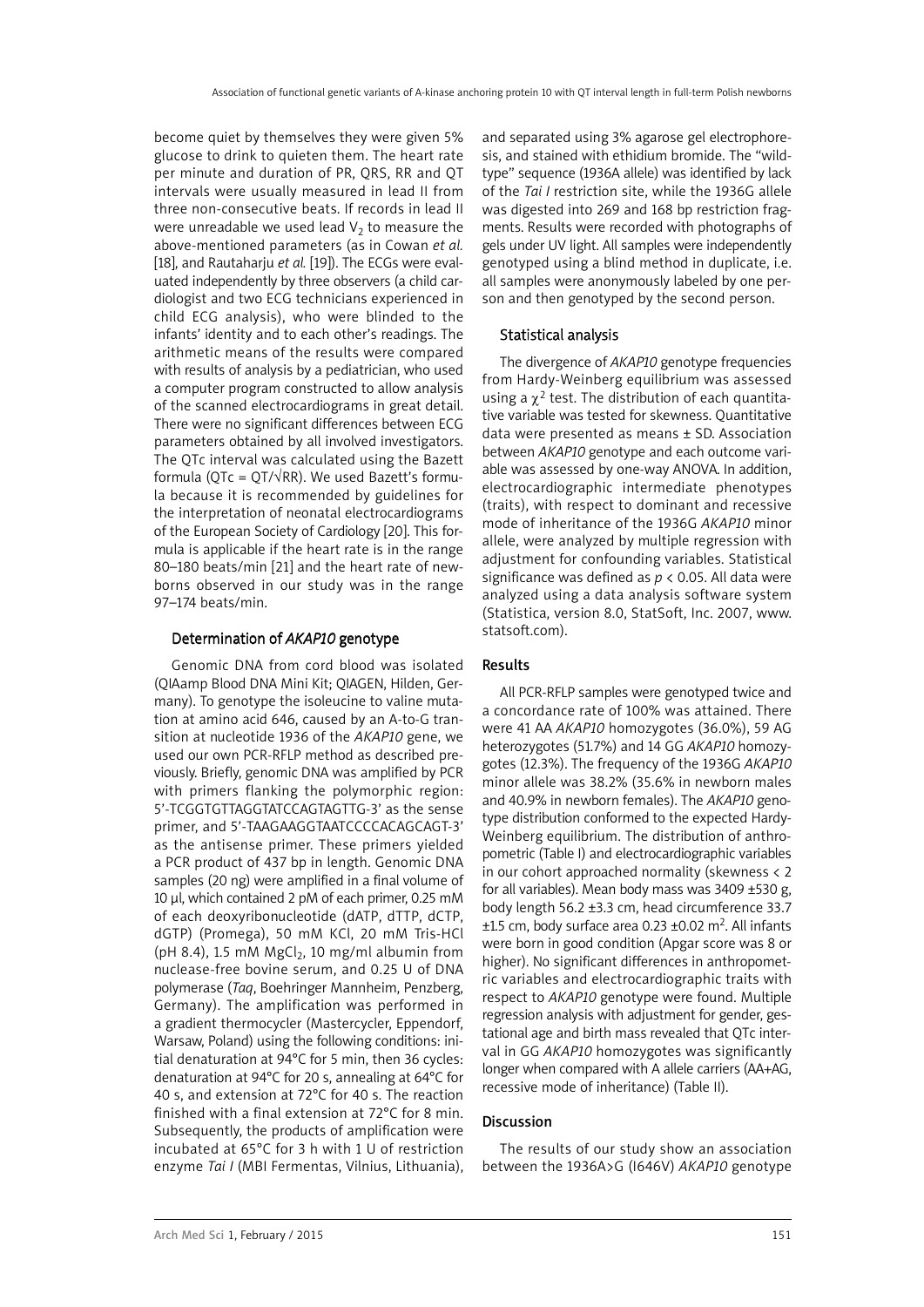| Variables                           | Total             |                 | Genotype        |                 |       | Value of $p_{\text{ANOVA}}$<br>Value of $p_{\text{no}}$ |
|-------------------------------------|-------------------|-----------------|-----------------|-----------------|-------|---------------------------------------------------------|
|                                     |                   | АА              | AG              | GG              |       |                                                         |
| Gestational age [weeks]             | $39.9 + 1.0$      | $39.7 + 0.9$    | $40.1 + 1.0$    | $39.8 + 0.9$    | 0.110 | 0.085                                                   |
| Birth weight [g]                    | $3409 + 540$      | $3383 + 518$    | $3403 + 523$    | $3540 + 537$    | 0.613 | 0.927                                                   |
| Body length [cm]                    | $56.2 + 3.3$      | $56.1 + 3.4$    | $56.3 + 3.1$    | $56.6 + 3.3$    | 0.887 | 0.860                                                   |
| Head circumference [cm]             | $33.7 + 1.5$      | $33.7 + 1.6$    | $33.7 + 1.4$    | $33.8 + 1.5$    | 0.954 | 0.881                                                   |
| Body surface area [m <sup>2</sup> ] | $0.231 \pm 0.023$ | $0.229 + 0.024$ | $0.230 + 0.023$ | $0.235 + 0.024$ | 0.685 | 0.968                                                   |

Table I. Background characteristics (means ± SD) of newborns with respect to *AKAP10* genotypes

Multiple regression:  $p_{D0}$  for dominant (GG + AG vs. AA);  $p_{RF}$  for recessive (GG vs. AG + AA) models of inheritance.

Table II. ECG characteristics (means ± SD) in newborns with respect to *AKAP10* genotypes

| <b>Variables</b> | AKAP10 genotype |            |            | Value of $p_{\text{ANOVA}}$ | Value of $p_{\text{DO}}$ | Value of $p_{RE}$ |
|------------------|-----------------|------------|------------|-----------------------------|--------------------------|-------------------|
|                  | АΑ              | AG         | GG         |                             |                          |                   |
| HR [beats/min]   | $142 + 21$      | $143 + 24$ | $142 + 15$ | 0.997                       | 0.825                    | 0.999             |
| $PR$ [ms]        | $122 + 13$      | $122 + 10$ | $122 + 6$  | 0.998                       | 0.707                    | 0.888             |
| PQ [ms]          | $89 + 12$       | $89 + 10$  | $91 + 9$   | 0.698                       | 0.941                    | 0.567             |
| QRS [ms]         | $74 + 4$        | $74 + 5$   | $76 + 6$   | 0.683                       | 0.690                    | 0.490             |
| $QT$ [ms]        | $258 + 22$      | $258 + 27$ | $266 + 15$ | 0.642                       | 0.548                    | 0.397             |
| QTc [ms]         | $395 + 17$      | $393 + 20$ | $408 + 25$ | 0.077                       | 0.562                    | 0.030             |

Multiple regression:  $p_{p0}$  for dominant (GG + AG vs. AA);  $p_{RF}$  for recessive (GG vs. AG + AA) models of inheritance after adjustment for gender, *gestational age and birth mass.*

and length of the QTc interval in Polish newborns born full term. The observed value of the QTc interval is in accordance with other studies of healthy newborns. In a study performed by Schwartz *et al.* on 43 080 white neonates, the 97.5<sup>th</sup> and the 50<sup>th</sup> percentiles, i.e. upper and normal values of QTc, were 443 ms and 364 ms respectively [6]. None of the newborns in our study had a QTc interval longer than the upper normal limit of QTc, which is considered to be 440 ms [14]. Because only 2.5% of normal newborns can be expected to have greater length of this interval, we probably did not observe this due to the small sample size. We do not think that the values observed in our study are of clinical significance and/or require any special monitoring of newborns. However, they should shed some light on the influence of *AKAP10* on the physiology of the developing heart.

This study examined the association of a functional *AKAP10* polymorphism with surface ECG investigation and the association of genetic polymorphism with surface ECG in a cohort of newborns within a few days after birth. Previously, Kammerer *et al.* revealed an association between *AKAP10* polymorphism and shorter PR interval in 97 traits using a sample of 417 white twin pairs [10]. They did not observe any changes concerning the QT interval or T wave.

Żukowski *et al.* reported that during kidney transplantation patients with the 1939A>G *AKAP10* variant had a significantly longer QTc interval, which declined to a level similar to that in the control group 1 h after the operation [22]. These data suggest that this polymorphism can predict arrhythmia in situations with triggering circumstances such as anesthesia and surgical procedures, even in patients who usually have normal values of the QTc interval. There are some differences between our study and the study of Żukowski *et al.* The QTc interval in our study was measured in healthy newborns, and all conditions which could affect the QTc interval were excluded. Newborns were investigated during rest/sleep and in the first days of life, i.e. during a phase of heart immaturity. The study of Żukowski *et al.* was performed on chronically sick adult patients, who qualified for renal transplantation and had undergone anesthesia and surgery.

Although during the first days of life newborns are also stimulated by a rapidly changing environment, this situation cannot be compared to renal transplantation. Nevertheless, we could consider the hypothesis that the 1939A>G *AKAP10* polymorphism, with increased signaling of PKA, could possibly increase the risk of cardiac arrhythmia under aggravating conditions. *AKAP10* is thought to affect heart rhythm [23]. Tingley *et al.* generated *AKAP10* mutant mice, with a mutation which has a lower affinity to PKA [11]. *AKAP10*-mutant mice showed many cardiovascular abnormalities including decreased heart rate, pathological sinoatrial and atrioventricular conduction as well as arrhythmias and a higher susceptibility to sudden death. It was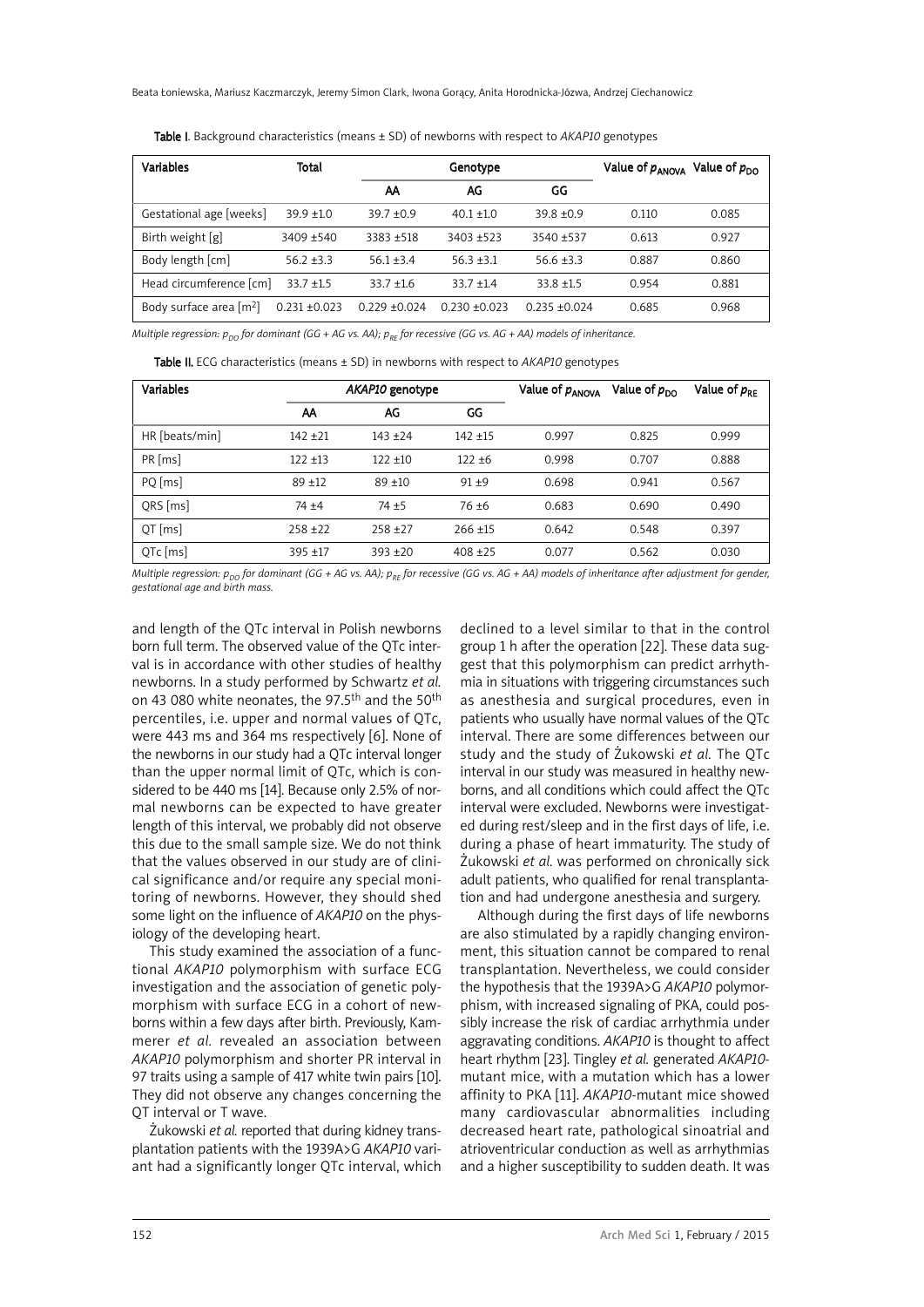postulated that the observed effects were associated with higher activity of the parasympathetic system in the mutant mice. This could mean that the I646V *AKAP10* variant, responsible for enhanced binding to PKA, could have the effect of actually decreasing the activity of the parasympathetic system, associated with cardiovascular risk. It is interesting that *AKAP10* mutation caused death only in adult mice.

Similar observations confirming increased parasympathetic activity associated with disruption of AKAP10 binding to PKA were reported by Patel *et al.* [24]. In experiments performed on isolated cardiomyocytes and on isolated heart it was observed that such disruption reduced myocyte shortening and rates of contraction and relaxation. In the isolated hearts the authors observed a decreased heart rate and contractile function. Because the hearts were isolated from neurohormonal activation, the results suggest that the influence of AKAP10 does not only depend on vagal nerve activation. These experimental observations were confirmed in human studies, which showed that the V646 variant was associated with low cholinergic/vagus nerve sensitivity expressed as increased basal heart rate and decreased heart rate variability [11, 12]. In our study we did not observe arrhythmia and we have not found a significant association between 1939A>G *AKAP10* polymorphism and heart rate in the newborns studied by us. Our observations are in accordance with Żukowski *et al.* [22], who also did not observe arrhythmia, or changes of HR and HRV, in their transplant patients. However, when comparing the results obtained by us and the results from the work of Tingley *et al.* [11] and Neumann *et al.* [12] extreme caution should be taken because of significant differences in the design of the studies. Our study included newborns in whom heart rate was calculated on the basis of standard surface ECG performed during resting/sleeping. Tingley *et al.* used 24 h continuous ECG recording and Neumann *et al.* used 10 min continuous 2-lead electrocardiograms. Both methods allowed the measurement of HR as well as HRV. Moreover, Tingley *et al.* did not present HR results for the genotypes of AKAP10, and only showed that carriers of the 1936G (V646) variant *AKAP10* were more likely to have a mean HR (over 24 h) of  $>$  75 beats/min, which is an independent risk factor for sudden cardiac death in the adult population. For our newborns all HR values were > 75 beats/min. Additionally, in the study performed by Neumann the influence of the *AKAP10* polymorphism on HR and HRV was not confirmed in the case of high frequency (HF) HRV. The authors postulated that this *AKAP10* variant may have more influence on basal HR and sympathetic-vagal interactions at the sinus node. In newborns the auto-

nomic system of the heart is not well balanced due to its immaturity. We also have to note that the influence of the sympathetic and parasympathetic system on the QTc interval is not fully elucidated and data are very often conflicting [25]. Due to these circumstances, the results observed by us concerning QTc interval and HR suggest that further studies are needed to propose any deeper conclusion.

In contrast to Kammerer *et al.*, we did not observe an influence of *AKAP10* polymorphism on PR interval in newborns. (The values observed in our study are in the general range found in other literature [14].) The PR interval reflects atrioventricular nodal conduction and can lead to atrial fibrillation. Conduction disturbances associated with *AKAP10* were observed in an experimental study performed by Tingley *et al.* [11], but no human study has confirmed these observations. Taking into consideration our other data, we cannot expect that the observations of Kammerer *et al.* of an adult population could be confirmed in our newborns, as the HR is too fast to observe PR interval shortening using a standard surface ECG. The underlying molecular mechanism for the relationship between the *AKAP10* polymorphism and neonatal surface ECG is unclear. Recently, Eggers *et al.* reported that the RGS domains of AKAP10 interact with the small GTPases Rab4 and Rab11, which regulate endocytic recycling. Therefore, these authors suggested that the fact that 1939A>G *AKAP10* is associated with disease phenotypes could be the result of altered surface expression of various receptors or channels [26], including adrenergic receptors involved in heart rhythm regulation [27]. It should also be taken into consideration that the PKA-AKAP pathway is involved in water and electrolyte homeostasis, e.g. via modulation of epithelial sodium channel (ENaC) or aquaporin 2 [28].

In conclusion, our results demonstrate a possible association between the 1936A>G *AKAP10* variant and QTc in the aboriginal-European newborn population. However, the results should be interpreted with caution due to the relatively small sample size. The results observed by us have no clinical consequences for newborns and do not require any prophylactic treatments, but they do suggest some influence of *AKAP10* on the physiology of the developing heart.

## Conflict of interest

The authors declare no conflict of interest.

#### **References**

1. Kannel WB, McGee DL, Schatzkin A. An epidemiological perspective of sudden death. 26-year follow-up in the Framingham Study. Drugs 1984; 28: 1-16.